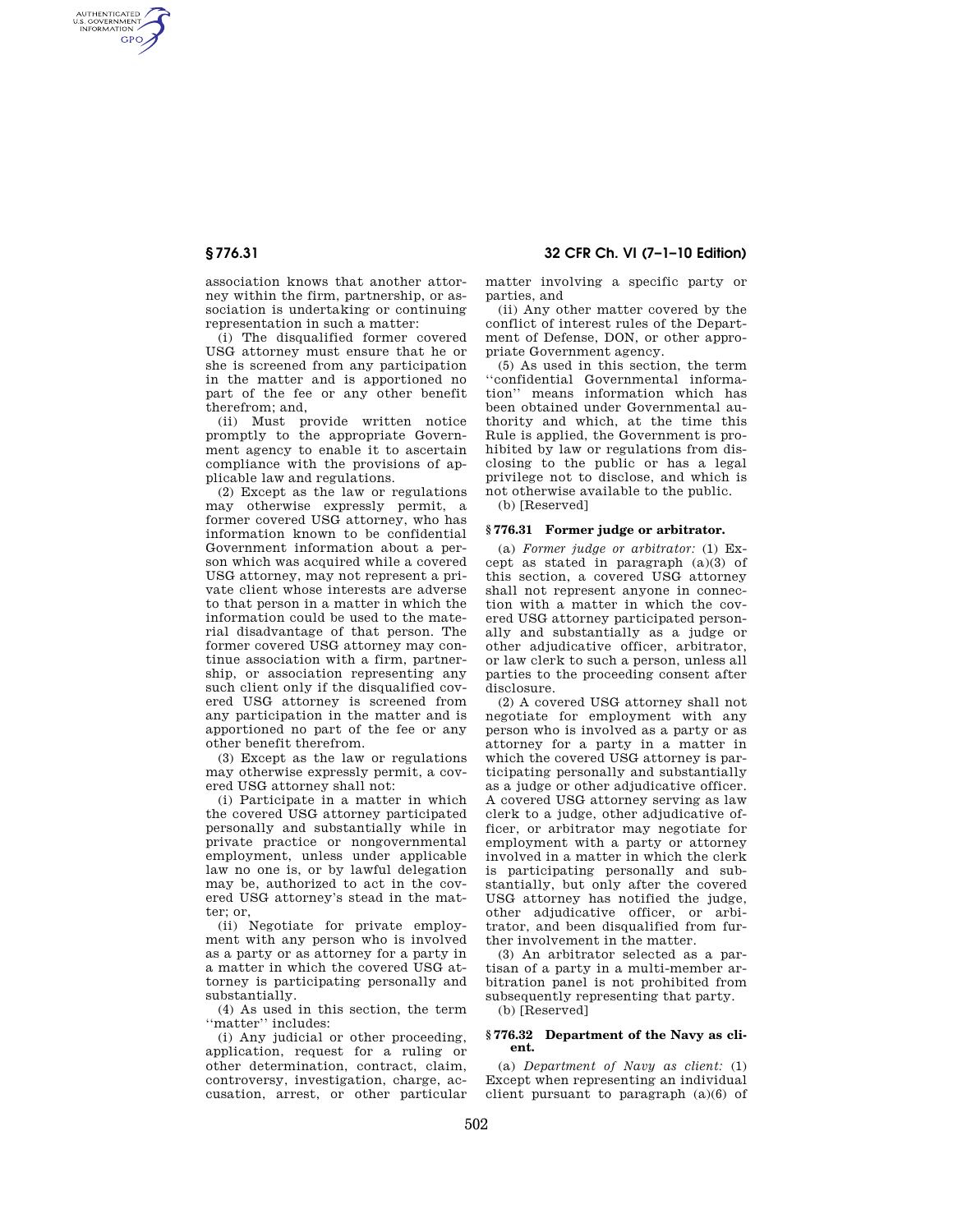## **Department of the Navy, DoD § 776.32**

this section, a covered USG attorney represents the DON (or the Executive agency to which assigned) acting through its authorized officials. These officials include the heads of organizational elements within the Naval service, such as the commanders of fleets, divisions, ships and other heads of activities. When a covered USG attorney is assigned to such an organizational element and designated to provide legal services to the head of the organization, an attorney-client relationship exists between the covered attorney and the DON as represented by the head of the organization as to matters within the scope of the official business of the organization. The head of the organization may not invoke the attorney-client privilege or the rule of confidentiality for the head of the organization's own benefit but may invoke either for the benefit of the DON. In invoking either the attorney-client privilege or attorney-client confidentiality on behalf of the DON, the head of the organization is subject to being overruled by higher authority.

(2) If a covered USG attorney knows that an officer, employee, or other member associated with the organizational client is engaged in action, intends to act or refuses to act in a matter related to the representation that is either adverse to the legal interests or obligations of the DON or a violation of law which reasonably might be imputed to the Department, the covered USG attorney shall proceed as is reasonably necessary in the best interest of the Naval service. In determining how to proceed, the covered USG attorney shall give due consideration to the seriousness of the violation and its consequences, the scope and nature of the covered USG attorney's representation, the responsibility in the Naval service and the apparent motivation of the person involved, the policies of the Naval service concerning such matters, and any other relevant considerations. Any measures taken shall be designed to minimize prejudice to the interests of the Naval service and the risk of revealing information relating to the representation to persons outside the service. Such measures shall include among others:

(i) Asking for reconsideration of the matter by the acting official;

(ii) Advising that a separate legal opinion on the matter be sought for presentation to appropriate authority in the Naval service;

(iii) Referring the matter to, or seeking guidance from, higher authority in the chain of command including, if warranted by the seriousness of the matter, referral to the supervisory attorney assigned to the staff of the acting official's next superior in the chain of command; or

(iv) Advising the acting official that his or her personal legal interests are at risk and that he or she should consult counsel as there may exist a conflict of interests for the covered USG attorney, and the covered USG attorney's responsibility is to the organization.

(3) If, despite the covered USG attorney's efforts per paragraph (a)(2) of this section, the highest authority that can act concerning the matter insists upon action or refuses to act, in clear violation of law, the covered USG attorney shall terminate representation with respect to the matter in question. In no event shall the attorney participate or assist in the illegal activity. In this case, a covered USG attorney shall report such termination of representation to the attorney's supervisory attorney or attorney representing the next superior in the chain of command.

(4) In dealing with the officers, employees, or members of the Naval service a covered USG attorney shall explain the identity of the client when it is apparent that the Naval service's interests are adverse to those of the officer, employee, or member.

(5) A covered USG attorney representing the Naval service may also represent any of its officers, employees, or members, subject to the provisions of §776.26 of this part and other applicable authority. If the DON's consent to dual representation is required by §776.26 of this part, the consent shall be given by an appropriate official of the DON other than the individual who is to be represented.

(6) A covered USG attorney who has been duly assigned to represent an individual who is subject to disciplinary action or administrative proceedings,